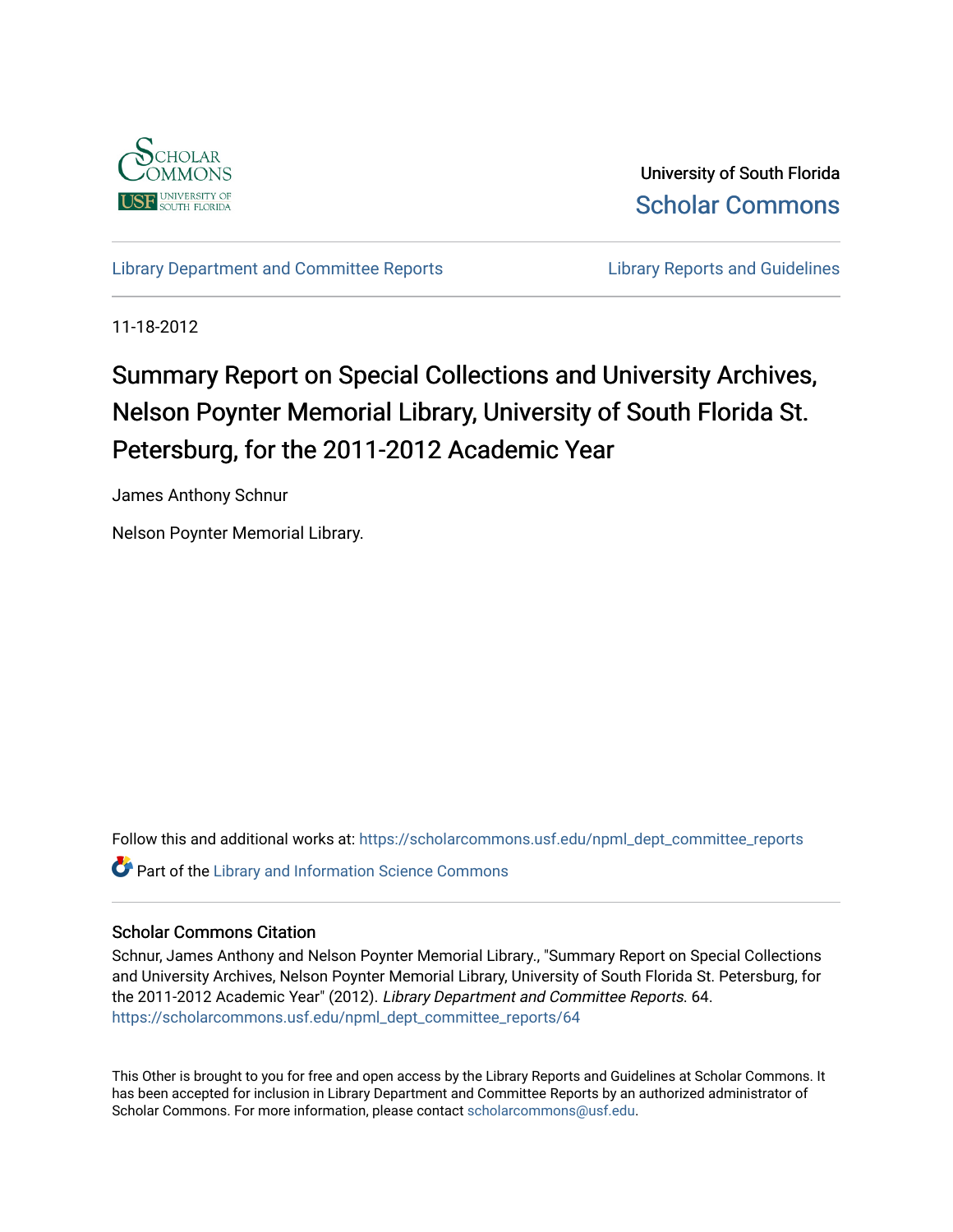Summary Report on Special Collections and University Archives Nelson Poynter Memorial Library University of South Florida St. Petersburg for the 2011-2012 Academic Year



Submitted by Jim Schnur Associate University Librarian Special Collections and University Archives

18 November 2012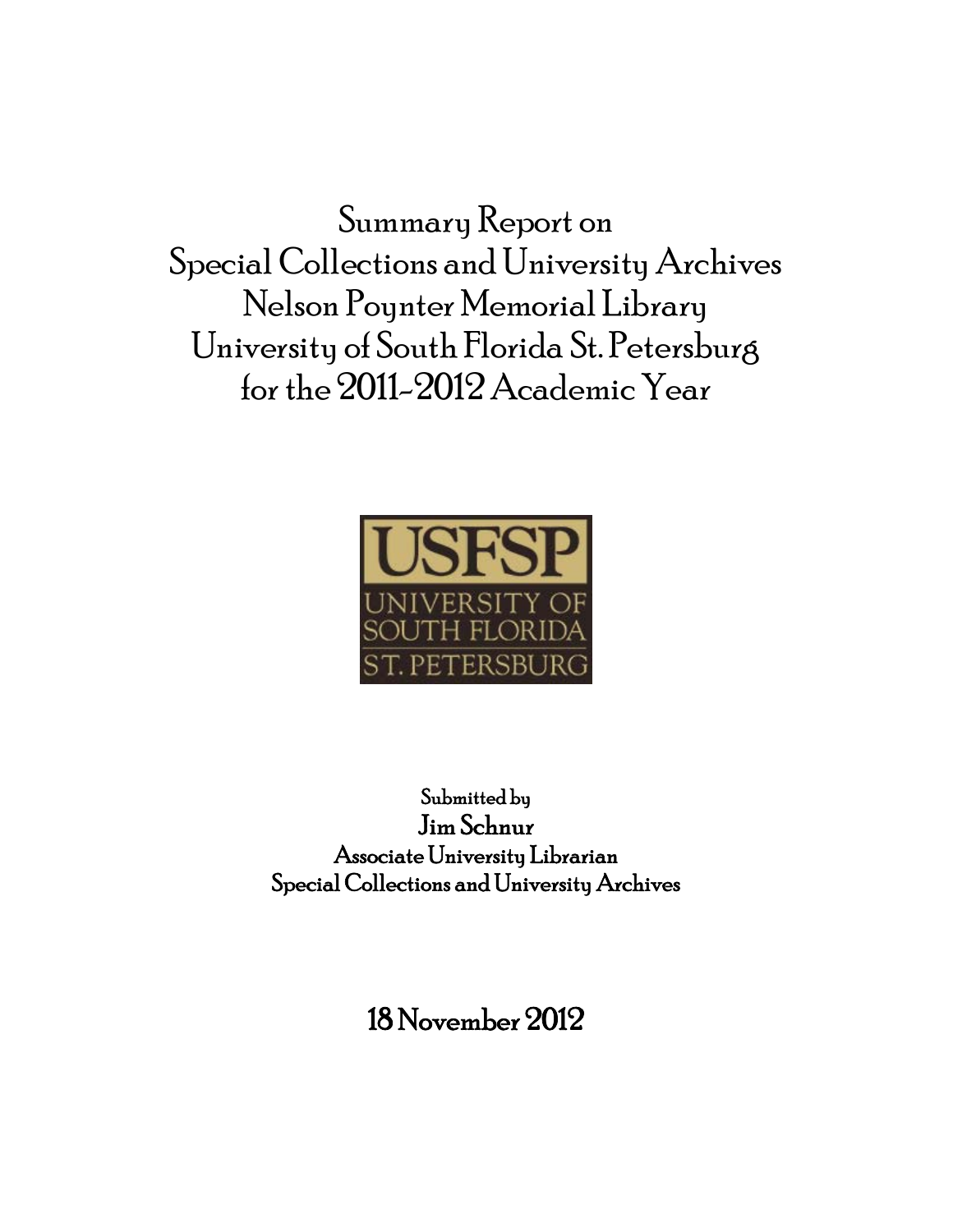### **Reference, Research, and Instruction**

During the 2011-2012 academic year, special collections staff directly responded to 557 requests for materials or research assistance. This represents a 12.5% increase in patron requests over the 495 from the previous academic year. Patrons visiting SCUA in person to view specific monographs or serials they had learned about through the library catalogue represented 132 (23.7%) of these requests. The remaining 425 requests (76.3%) came from patrons who sought research assistance, reference interviews, or guidance with the collections that went beyond the retrieval of materials. Please note that general reference questions from the reference desk (which are included in Reference Desk statistics) or informational inquiries by patrons who came to SCUA to ask general library questions (assistance with finding books on the third floor, location of restrooms, etc.) are not included in these statistics.

Requests came from patrons visiting the library, as well as from those who contacted staff from off-campus locations. For recordkeeping purposes, SCUA staff divided these research transactions into two categories. **Outside** requests were reference or research inquiries where all facets of the process involved written correspondence, telephone calls, or email messages without the patron actually visiting the library. Requests from **here** either originated from a USFSP office, department, or employee (including other USF campuses) or involved on-site visits to the SCA reading room. All 132 requests to view specific monographs or serials involved patrons who came directly to SCUA. Of the 425 research and in-depth requests, 291 took place **here** and 134 were **outside** requests where the patron submitted a query and received information without visiting the campus or the library.

|                                                                     | 2011-2012 | 2010-2011 | 2009-2010 | 2008-2009 | 2007-2008 | 2006-2007 | 2005-2006 |
|---------------------------------------------------------------------|-----------|-----------|-----------|-----------|-----------|-----------|-----------|
| Percentage of total transactions here: (423 of 557)                 | 75.9%     | 69.3%     | 74.6%     | 66.6%     | 72.1%     | 70.4%     | 73.9%     |
| Percentage of total transactions outside: (134 of 557)              | 24.1%     | 30.7%     | 25.4%     | 33.4%     | 27.9%     | 29.6%     | 26.1%     |
| Percentage of total research requests here: (291 of 425)            | 68.5%     | 61.0%     | 67.7%     | 58.5%     | 64.8%     | 62.3%     | 68.1%     |
| Percentage of total research requests <b>outside</b> : (134 of 425) | 31.5%     | 39.0%     | 32.3%     | 41.5%     | 35.2%     | 37.7%     | 31.9%     |

#### **Affiliation of Patrons Requiring Reference or Research Assistance:**

The institutional affiliation of patrons requiring access to collections or in-depth assistance appears on the next page. Please note that many of the 425 reference interviews required multiple telephone calls, emails, or other forms of communication as the researchers developed their topics or had additional questions about the same topic. For example, graduate students in the Florida Studies program frequently met with SCUA staff to formulate their research strategies, learn about appropriate collections here and elsewhere, and receive guidance in the form of an extended RAP (Research Assistance Program) session, as well as thesis research support. These RAP sessions do not appear in the general Reference Desk statistics, though some of them involved meetings of more than one hour. When patrons possess multiple classifications (i.e., a Florida Studies student who works for the Florida Humanities Council), staff based the affiliation for each session on the primary use of the materials (i.e., if for a class, student status prevails over Humanities Council employment).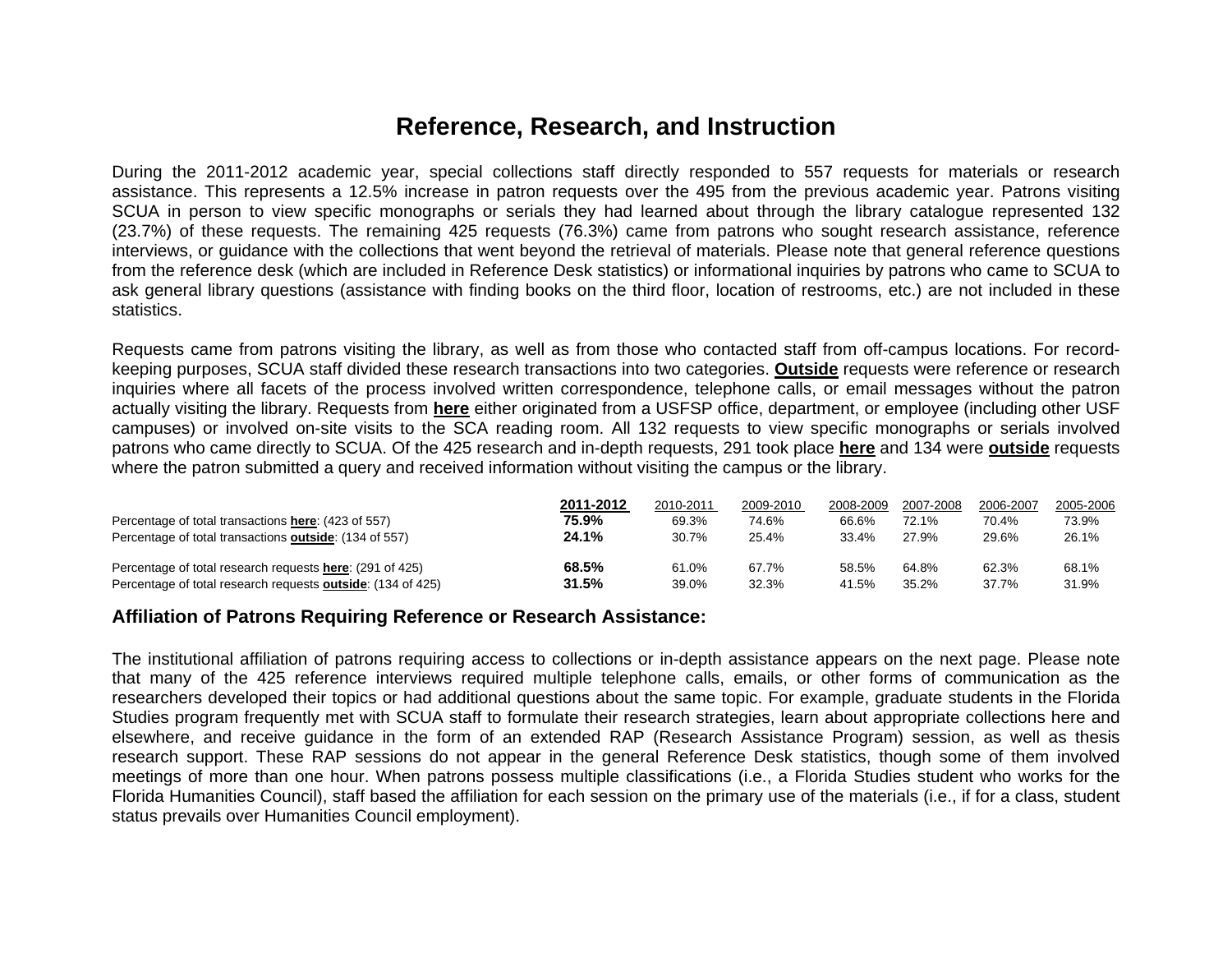|                                                                                                       | 2011-2012                        | 2010-2011            | 2009-2010                                                        | 2008-2009  | 2007-2008            | 2006-2007               | 2005-2006  |
|-------------------------------------------------------------------------------------------------------|----------------------------------|----------------------|------------------------------------------------------------------|------------|----------------------|-------------------------|------------|
| <b>USF System undergraduate students:</b><br>a) USFSP undergraduates<br>USF (non-SP) undergrads<br>b) | 76 (17.9%)<br>76 (17.9%)<br>0    | 3(0.7%)              | 132 (33.8%) 115 (32.9%)<br>129 (33.1%) 114 (32.6%)<br>$1(0.3\%)$ |            | 30 (9.2%) 47 (16.4%) | 56 (21.8%)              | 24 (10.1%) |
| <b>USF System graduate students:</b>                                                                  | 157 (36.9%)                      |                      | 91 (23.3%) 69 (19.7%)                                            | 99 (30.5%) | 57 (19.9%)           | 37 (14.4%)              | 40 (16.8%) |
| USFSP grad students in History or Fla Studies:<br>a)                                                  | 37(8.7%)                         |                      | 51 (13.1%) 35 (10.0%)                                            | 48 (14.8%) | 49 (17.1%)           | 32 (12.5%)              | 29 (12.2%) |
| USF graduate students in other disciplines:<br>b)                                                     | 120 (28.2%)                      | 40 (10.2%)           | 34 (9.7%)                                                        | 51(15.7%)  | 8(2.8%)              | $5(1.9\%)$              | 11 (4.6%)  |
| b1) USFSP students (non-Fla Studies):                                                                 | 16 (3.8%)                        | $4(1.0\%)$           | $7(2.0\%)$                                                       |            |                      |                         |            |
| b2) USF Tampa students (Library Science):                                                             | 104 (24.5%)                      | 30 (33.0%) 23 (6.6%) |                                                                  |            |                      |                         |            |
| b3) Other USF System grad students:                                                                   | 0                                | 6(6.6%)              | $4(1.1\%)$                                                       |            |                      |                         |            |
| Patrick Riordan Fellow (visiting Ph.D., USF Tampa):                                                   | 0                                | 0                    | $1(0.3\%)$                                                       | 0          | 10(3.5%)             | 0                       | 0          |
| <b>Eckerd College students (residential or PEL):</b>                                                  | 14 (3.3%)                        | 24 (6.2%)            | 19 (5.4%)                                                        | 22 (6.8%)  | 23 (8.0%)            | 11 (4.3%)               | 15 (6.3%)  |
| Undergraduates from schools other than USF or Eckerd:                                                 | 3(0.7%)                          | $3(0.8\%)$           | 5(1.4%)                                                          | 5(1.5%)    | 0                    | $1(0.4\%)$              | $3(1.3\%)$ |
| From SUS (incl. New College), and SPC:<br>a)                                                          | 2(0.5%)                          | 3(0.8%)              | $3(0.9\%)$                                                       |            |                      |                         |            |
| b) From non-public Florida and non-Florida:                                                           | $1(0.2\%)$                       | 0                    | 2(0.6%)                                                          |            |                      |                         |            |
| Graduate students from schools other than USF:                                                        | 3(0.7%)                          | 12 (3.1%)            | 13 (3.7%)                                                        | $3(0.9\%)$ | $7(2.4\%)$           | 10 (3.8%)               | 10 (4.2%)  |
| From State University System:<br>a)                                                                   | 2(0.5%)                          | 10(2.6%)             |                                                                  |            |                      |                         |            |
| From non-public Florida and non-Florida:<br>b)                                                        | $1(0.2\%)$                       | 2(0.5%)              |                                                                  |            |                      |                         |            |
| Middle/High School/IB students*                                                                       | 3(0.7%)                          |                      |                                                                  |            |                      |                         |            |
| <b>SUBTOTAL: Students as researchers</b>                                                              | 256 (60.2%)                      |                      | 262 (67.2%) 222 (63.4%) 159 (48.9%)                              |            |                      | 144 (50.2%) 115 (44.7%) | 92 (38.7%) |
|                                                                                                       | 2011-2012                        | 2010-2011            | 2009-2010                                                        | 2008-2009  | 2007-2008            | 2006-2007               | 2005-2006  |
| USFSP Faculty/staff in History or Florida Studies:                                                    | 17 (4.0%)                        | 35 (9.0%) 13 (3.7%)  |                                                                  | 25 (7.7%)  | 31 (10.8%)           | 33 (12.9%)              | 27 (11.3%) |
| Faculty/staff in Mar Science & Affiliates (i.e., USGS):                                               | 6(1.4%)                          | $2(0.5\%)$           | 0                                                                | 8(2.5%)    | 4 (1.4%)             | $3(1.2\%)$              | 4 (1.7%)   |
| <b>USFSP</b> Administration or Advancement staff:                                                     | 16 (3.8%)                        | 18 (4.6%) 11 (3.1%)  |                                                                  | 16 (4.9%)  | 12 (4.2%)            | 4 (1.6%)                | 14 (5.9%)  |
| Other USF System faculty or staff (incl. Tampa):                                                      | 14 (3.3%)                        | 10 (2.6%) 14 (4.0%)  |                                                                  | 10 (3.1%)  | 19 (6.6%)            | 10 (3.8%)               | 21 (8.8%)  |
| USFSP faculty (not listed above):<br>a)                                                               | 12(2.8%)                         | 10 (2.6%) 10 (2.9%)  |                                                                  |            |                      |                         |            |
| b) USF System Faculty from other campuses:                                                            | 2(0.5%)                          | 0                    | $4(1.1\%)$                                                       |            |                      |                         |            |
| Other USF (includes Alumni and unclassified):                                                         | 13 (3.1%)                        | $3(0.8\%)$           | 5(1.4%)                                                          | 6(1.8%)    | 2(0.7%)              | 4 (1.6%)                | 10 (4.2%)  |
| <b>Faculty or staff from Eckerd College:</b>                                                          | $1(0.2\%)$                       | 0                    | 4 (1.1%)                                                         | $3(0.9\%)$ | 2(0.7%)              | 3(1.2%)                 | $2(0.8\%)$ |
| Faculty or staff from other academic institutions:                                                    | 12 (2.8%)                        | $3(0.8\%)$           | 6(1.7%)                                                          | 12 (3.7%)  | 18 (6.3%)            | 15 (5.8%)               | 15 (6.3%)  |
| From State University System:<br>a)                                                                   | $5(1.2\%)$                       | $3(0.8\%)$           | $5(1.4\%)$                                                       |            |                      |                         |            |
| From non-public Florida and non-Florida:<br>b)                                                        | 7(1.6%)                          | 0                    | 1(0.3%)                                                          |            |                      |                         |            |
| <b>SUBTOTAL: Faculty/Staff as researchers</b>                                                         | 79 (18.6%) 71 (18.2%) 53 (15.1%) |                      |                                                                  | 80 (24.6%) | 88 (30.7%)           | 72 (28.1%)              | 93(39.1%)  |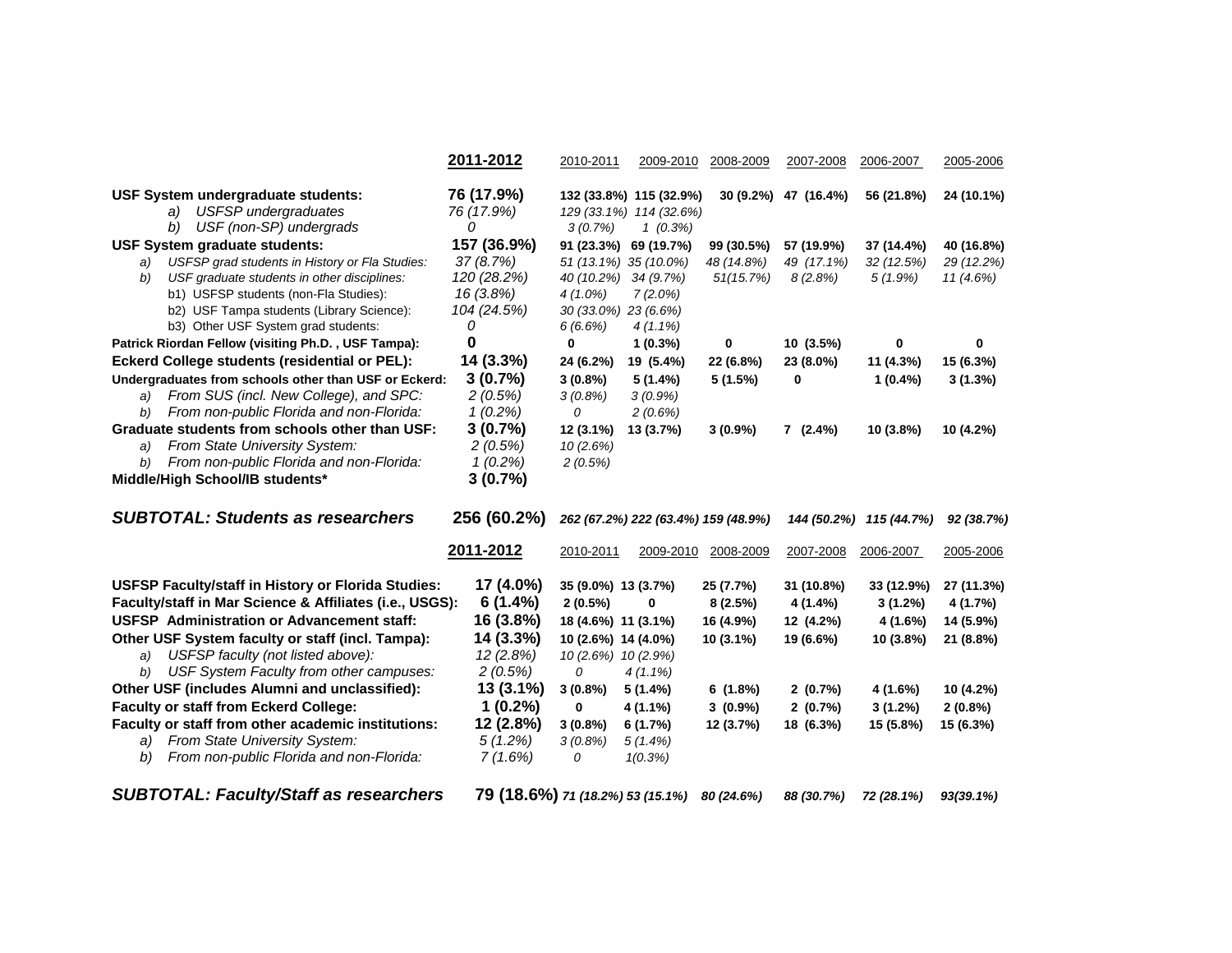|                                                          | 2011-2012                        | 2010-2011  | 2009-2010   | 2008-2009  | 2007-2008  | 2006-2007  | 2005-2006  |
|----------------------------------------------------------|----------------------------------|------------|-------------|------------|------------|------------|------------|
| <b>Florida Humanities Council (FHC):</b>                 | $1(0.2\%)$                       | $2(0.5\%)$ | $\mathbf 0$ | $3(0.9\%)$ | 0          | 11 (4.3%)  | $2(0.8\%)$ |
| Society for Advancement of Poynter Library (SAPL):       | $1(0.2\%)$                       | 0          | 2(0.6%)     | $1(0.3\%)$ | $1(0.3\%)$ | 0          | $2(0.8\%)$ |
| <b>Poynter Institute of Media Studies:</b>               | $2(0.5\%)$                       | $2(0.5\%)$ | $1(0.3\%)$  | $1(0.3\%)$ | 0          | $3(1.2\%)$ | $2(0.8\%)$ |
| Heritage Village and Pinellas County Government):        | 15(3.5%)                         | 12 (3.1%)  | $8(2.3\%)$  | 18 (5.6%)  | $9(3.1\%)$ | 12 (4.7%)  | 24 (10.1%) |
| Heritage Village<br>a)                                   | 8 (1.9%)                         | 10(2.6%)   | $5(1.4\%)$  |            |            |            |            |
| <b>Other Pinellas County Government</b><br>b)            | 7(1.6%)                          | 2(0.5%)    | $3(0.9\%)$  |            |            |            |            |
| <b>Public Libraries/other government:</b>                | 26 (6.1%)                        | 10(2.6%)   | 13 (3.7%)   | 15 (4.7%)  | $8(2.8\%)$ | $2(0.8\%)$ | $5(2.1\%)$ |
| <b>Public Libraries</b><br>a)                            | 2(0.5%)                          | 6(1.5%)    | 2(0.6%)     |            |            |            |            |
| State of Florida<br>b)                                   | 6(1.4%)                          | 2(0.5%)    | 2(0.6%)     |            |            |            |            |
| City of St. Petersburg<br>C)                             | 13 (3.1%)                        | 2(0.5%)    | $5(1.4\%)$  |            |            |            |            |
| Other Government (includes non-Fla)<br>d)                | $5(1.2\%)$                       | 0          | $4(1.1\%)$  |            |            |            |            |
| Corporate and for-profit (includes newspaper reporters): | $9(2.1\%)$                       | $2(0.5\%)$ | $7(2.0\%)$  | 6(1.8%)    | 4 (1.4%)   | 7(2.7%)    | $3(1.3\%)$ |
| <b>General Public and Unclassified:</b>                  | 36(8.5%)                         | 29 (7.4%)  | 44 (12.6%)  | 42 (12.9%) | 33 (11.5%) | 35 (13.5%) | 15 (6.3%)  |
| <b>SUBTOTAL: Affiliates or General Public</b>            | 90 (21.2%) 57 (14.6%) 75 (21.4%) |            |             | 86 (26.5%) | 55 (19.1%) | 70 (27.2%) | 53(22.2%)  |

# **The following breakdown of the 425 in-depth requests examines institutional affiliation:**

|                                                        | 2011-2012                                              | 2010-2011   | 2009-2010                          | 2008-2009               | 2007-2008   | 2006-2007   | 2005-2006   |
|--------------------------------------------------------|--------------------------------------------------------|-------------|------------------------------------|-------------------------|-------------|-------------|-------------|
| USF System (students/faculty/staff):                   | 286 (67.3%)                                            | 291 (74.6%) |                                    | 222 (63.4%) 186 (57.2%) | 171 (59.6%) | 147 (57.2%) | 138 (57.9%) |
| USF affiliates (SAPL, FHC, Poynter Inst., USGS, etc.): | 17 (4.0%)                                              | 4 (1.0%)    | 8(2.3%)                            | 12(3.7%)                | 2(0.7%)     | 14 (5.4%)   | $8(3.4\%)$  |
| Patrick Riordan Fellow (visiting Ph.D. spons by USF):  |                                                        |             | $1(0.3\%)$                         | 0                       | $10(3.5\%)$ |             | 0           |
| <b>Total USF-affiliated researchers</b>                | <b>303 (71.3%)</b> 295 (75.6%) 231 (66.0%) 198 (60.9%) |             |                                    |                         | 183 (63.8%) | 161 (62.6%) | 146 (61.3%) |
| <b>Total USFSP-affiliated researchers:</b>             | <b>191 (44.9%)</b> 243 (62.3%) 193 (55.1%)             |             |                                    |                         |             |             |             |
| Other academic researchers (Eckerd, UF, etc.):         | 36 (8.5%)                                              | 42 (10.8%)  | 47 (13.4%)                         | 47(14.5%)               | 50 (17.4%)  | 40 (15.6%)  | 45 (18.9%)  |
| Government researchers, public museums:                | 41 (9.6%)                                              | 22 (5.6%)   | $21(6.0\%)$                        | 30 (9.2%)               | 17 (5.9%)   | 14 (5.5%)   | 29 (12.1%)  |
| Corporate, for-profit, and general public:             | 45 (10.6%)                                             | 31 (7.9%)   | 51 (14.6%)                         | 50 (15.4%)              | 37 (12.9%)  | 42 (16.3%)  | 18 (7.6%)   |
| Total non-affiliated researchers                       | 122 (28.7%)                                            |             | 95 (24.4%) 119 (34.0%) 127 (39.1%) |                         | 104 (36.2%) | 96 (37.4%)  | 92 (38.7%)  |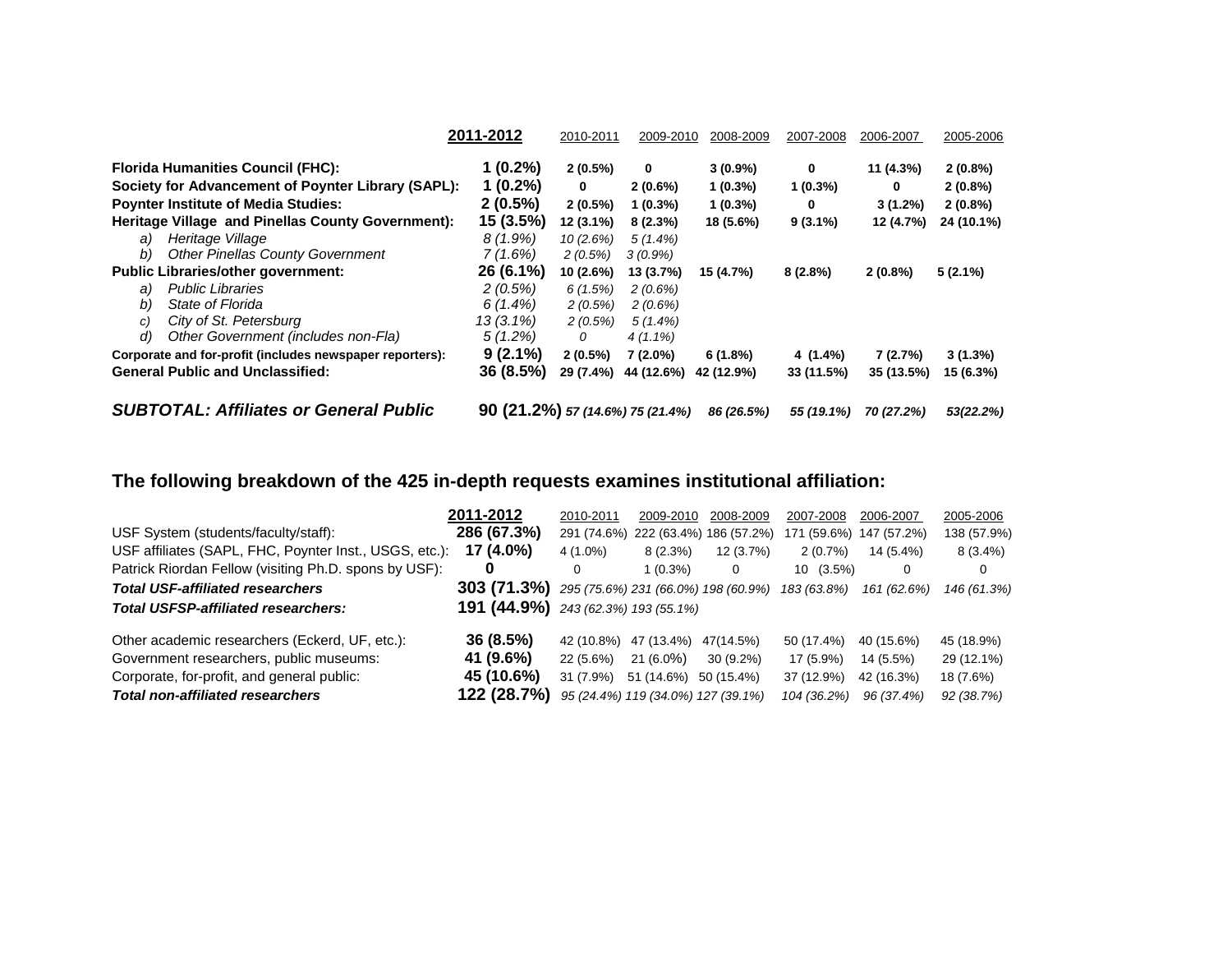### **Information Requested by Patrons**

The 425 research requests covered a variety of topics. In many cases, the patron sought materials in more than one of the following areas:

|                                                    | 2011-2012   | 2010-2011   | 2009-2010               | 2008-2009  | 2007-2008        | 2006-2007   | 2005-2006   |
|----------------------------------------------------|-------------|-------------|-------------------------|------------|------------------|-------------|-------------|
| Biographical, genealogical, or census information: | 91 (21.4%)  | 75 (19.2%)  | 64 (18.2%)              | 88 (27.1%) | $(17.4\%)$<br>50 | 47 (18.3%)  | 21 (8.8%)   |
| Photographic or cartographic research:             | 70 (16.4%)  | 54 (13.8%)  | 42 (12.0%)              | 38 (11.7%) | $(11.6\%)$<br>33 | 31 (12.1%)  | 38 (16.0%)  |
| Local and regional history/Floridiana topics:      | 306 (72.0%) | 258 (66.2%) | 236 (67.4%) 220 (67.7%) |            | 187 (65.2%)      | 181 (70.4%) | 162 (68.1%) |
| Journalism and media studies:                      | 40 (9.4%)   | $31(7.9\%)$ | 17 (4.9%)               | 28 (8.6%)  | $(8.2\%)$<br>23  | 14 (5.4%)   | 14 (5.9%)   |
| Institutional history from USFSP archives:         | 73 (17.2%)  | $36(9.2\%)$ | $25(7.1\%)$             | 33 (10.2%) | 22 (7.7%)        | 19 (7.4%)   | 29 (12.2%)  |
| U. S. Maritime Training Service base history:      | 10 (2.4%)   | $5(1.3\%)$  | 1 (0.3%)                | $7(2.2\%)$ | $6(2.1\%)$       | $2(0.8\%)$  | $8(3.4\%)$  |
| General history/historiography (non-Florida):      | 64 (15.1%)  | 28 (7.2%)   | 34 (9.7%)               | 25 (8.6%)  | 41 (14.3%)       | 23 (8.9%)   | $7(2.9\%)$  |
| Other areas of the humanities (literature, etc.):  | 38 (8.9%)   | 24 (6.2%)   | 23 (6.6%)               | 35 (10.8%) | 31 (10.9%)       | 15 (5.8%)   | 12 (5.0%)   |
| Marine science and ichthyology:                    | 11 (2.6%)   | 6(1.5%)     | $5(1.4\%)$              | 5(1.5%)    | 4 (1.4%)         | $9(3.5\%)$  | $8(3.4\%)$  |
| Researching and writing tools and processes:       | 51 (12.0%)  | 29 (7.4%)   | 14 (4.0%)               | 17 (5.2%)  | 14 (4.9%)        | 12 (4.7%)   | 11 (4.6%)   |
| Professional consultation by colleagues:           | 91 (21.4%)  | 70 (17.9%)  | 58 (16.6%)              | 33 (10.2%) | 21 (7.3%)        | 19 (7.4%)   | $17(7.1\%)$ |

As in previous years, the majority of research requests involved local and regional history research, or questions broadly covering the area of Florida Studies. The continued increase in biographical and genealogical information corresponds with specific research projects conducted by graduate students and faculty in Florida Studies.

### **Sources Consulted by Special Collections and University Archives Staff and Patrons**

To fulfill the 425 detailed research requests, SCUA staff and patrons consulted a variety of sources. Frequently, they examined materials in more than one area of the collection.

|                                                   | 2011-2012   | 2010-2011   | 2009-2010               | 2008-2009   | 2007-2008   | 2006-2007   | 2005-2006   |
|---------------------------------------------------|-------------|-------------|-------------------------|-------------|-------------|-------------|-------------|
| Books, serials, periodicals in SCUA:              | 243 (57.2%) | 202 (51.8%) | 183 (52.2%) 151 (46.5%) |             | 138 (48.1%) | 148 (57.6%) | 129 (54.2%) |
| Manuscript collections in SCUA (incl. oral hty):  | 103 (24.2%) | 58 (14.9%)  | 62 (17.7%)              | 73 (22.5%)  | 95 (33.1%)  | 72 (28.0%)  | 98 (41.2%)  |
| USF St. Petersburg archival collections in SCUA:  | 89 (20.9%)  | 62 (15.9%)  | $33(9.4\%)$             | 41 (12.6%)  | 27 (9.4%)   | 23 (8.9%)   | 33 (13.9%)  |
| USF and SUS digital collections:                  | 304 (71.5%) | 280 (71.8%) | 204 (58.3%) 178 (54.8%) |             | 150 (52.3%) | 125 (49.4%) | 104 (43.7%) |
| Referred patron to USF Tampa special collections: | $10(2.4\%)$ | $8(2.1\%)$  | 9(2.6%)                 | $11(3.4\%)$ | $20(7.0\%)$ | 31 (12.1%)  | 15 (6.3%)   |
| Referred patron to St. Pete Museum of History:    | 18 (4.3%)   | $5(1.3\%)$  | $3(0.9\%)$              | $7(2.2\%)$  | 16 (5.6%)   | 19 (7.4%)   | 13 (5.5%)   |
| Referred patron to Heritage Village:              | 16 (3.8%)   | $12(3.1\%)$ | $3(0.9\%)$              | 5(1.5%)     | 21 (7.3%)   | 27 (10.5%)  | 21 (8.8%)   |
| Referred patron elsewhere (i.e. State Archives):  | 21 (4.9%)   | 28 (7.2%)   | 13 (3.7%)               | 39 (12.0%)  | 45 (15.7%)  | 44 (17.1%)  | $15(6.3\%)$ |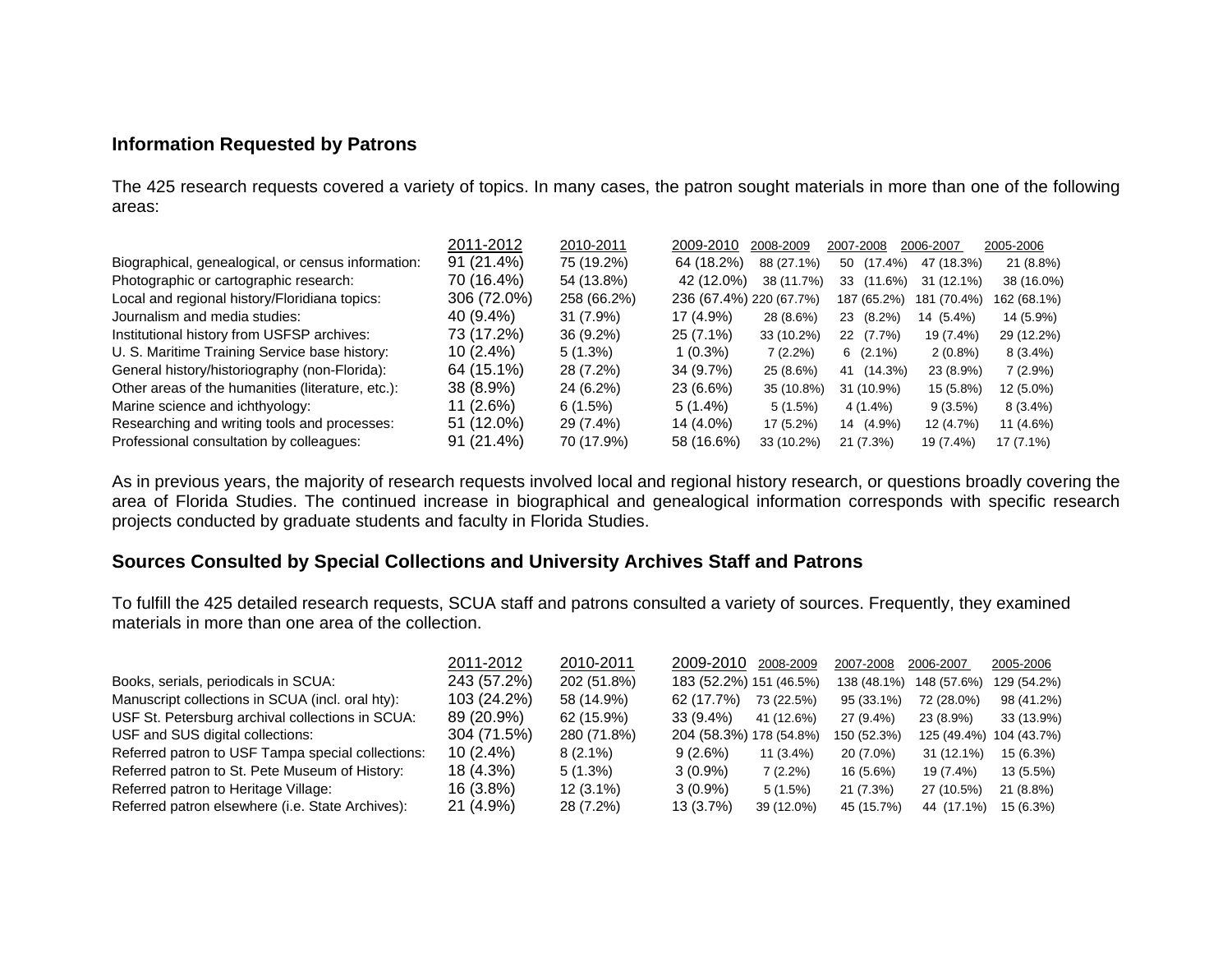|                                         | IN<br><b>PERSON</b> | <b>BY</b><br><b>PHONE</b> | BY<br><b>LETTER/EMAIL</b> | <b>BY</b><br><b>OCLC</b> | <b>VIA</b><br><b>FAX</b> |
|-----------------------------------------|---------------------|---------------------------|---------------------------|--------------------------|--------------------------|
| <b>Requests for Loans/</b>              |                     |                           |                           |                          |                          |
| <b>Photocopies</b>                      |                     |                           |                           |                          |                          |
| 2011-2012                               | 41                  | 3                         | 20                        | 11                       | 0                        |
| 2010-2011                               | 22                  | $\overline{2}$            | 15                        | 18                       | 0                        |
| 2009-2010                               | 32                  | 1                         | 9                         | 15                       | 0                        |
| 2008-2009                               | 28                  | $\overline{2}$            | 16                        | 17                       | 0                        |
| 2007-2008                               | 24                  | 1                         | 7                         | 18                       | 0                        |
| 2006-2007                               | 20                  | 2                         | 8                         | 22                       | 0                        |
| 2005-2006                               | 18                  | 3                         | 15                        | 6                        | 0                        |
| 2004-2005                               | 22                  | 0                         | 8                         | 12                       | 0                        |
| 2003-2004                               | 21                  | 0                         | 4                         | 9                        | $\overline{c}$           |
| 2002-2003                               | 17                  | $\Omega$                  | 3                         | $\overline{7}$           | 1                        |
| <b>Loans/Photocopies</b>                |                     |                           |                           |                          |                          |
| <b>Provided in Response to Requests</b> |                     |                           |                           |                          |                          |
| 2011-2012                               | 23                  | 1                         | 8                         | 3                        | 0                        |
| 2010-2011                               | 18                  | $\overline{2}$            | 10                        | 5                        | 0                        |
| 2009-2010                               | 29                  | 1                         | 6                         | $\overline{2}$           | 0                        |
| 2008-2009                               | 23                  | $\overline{2}$            | 11                        | 12                       | 0                        |
| 2007-2008                               | 19                  | 1                         | 6                         | 4                        | 0                        |
| 2006-2007                               | 17                  | 1                         | 3                         | $\overline{2}$           | 0                        |
| 2005-2006                               | 14                  | 3                         | 13                        | 3                        | $\boldsymbol{0}$         |
| 2004-2005                               | 18                  | 0                         | $\overline{2}$            | 7                        | $\mathbf 0$              |
| 2003-2004                               | 16                  | 0                         | 1                         | 7                        | 1                        |
| 2002-2003                               | 15                  | 0                         | 1                         | 4                        | 0                        |

**Loan and Photocopy Requests for Materials from Special Collections and Archives**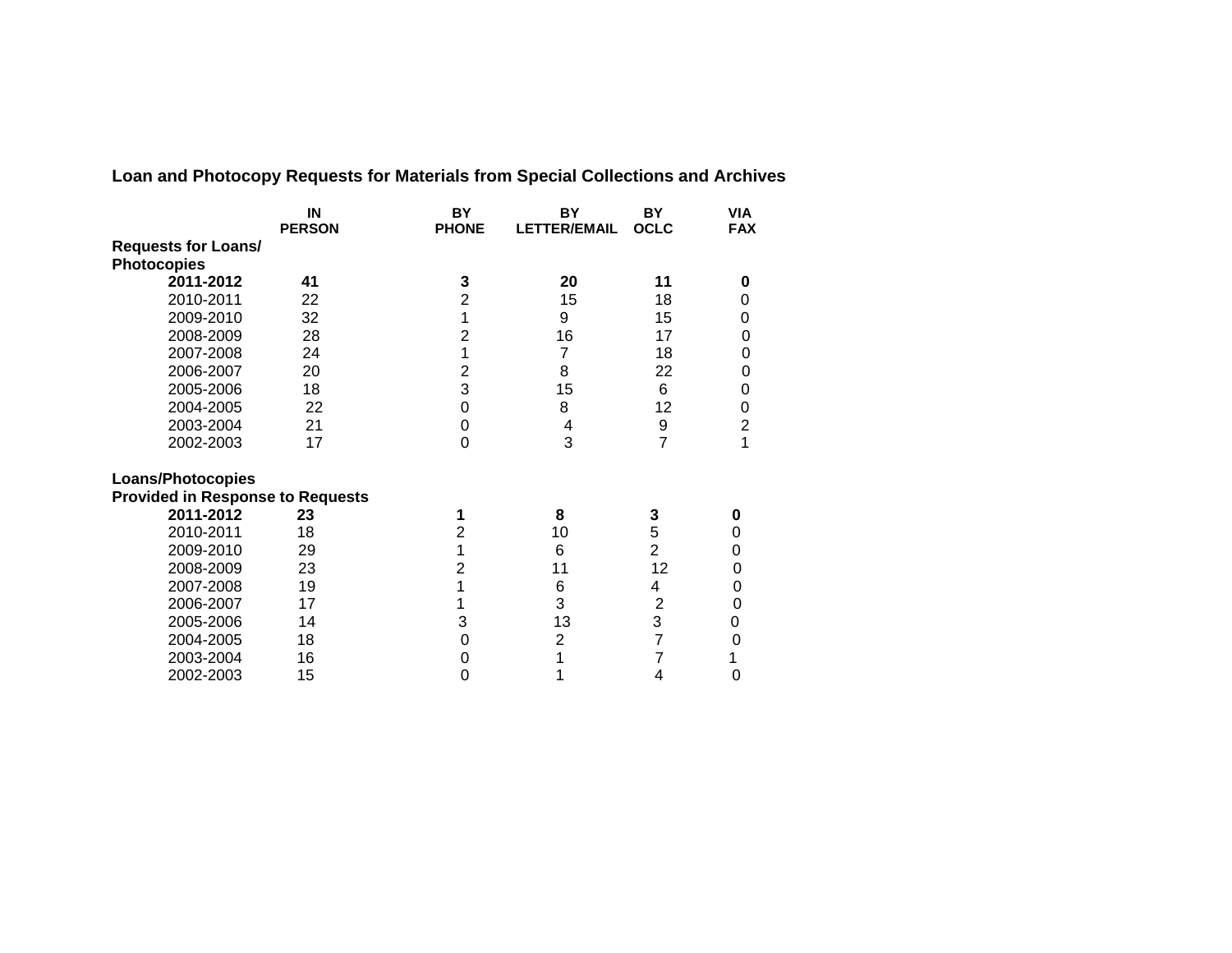# **Collection Parameters**

This section of the report outlines the scope, contents, and extent of materials located in Special Collections and University Archives.

### *All values are estimates in linear feet*

### **Catalogued Manuscript/Archival Collections**

This category includes all manuscript, audio/visual, and USF St. Petersburg archival collections available for use, even if a full and complete finding aid does not exist. The count also includes uncatalogued manuscripts/serials in the Briggs Collection acquired with public funds. Florida Public Records Law mandates access to many documents created by USF St. Petersburg even if not fully arranged and described.

### **2011-2012 value (as of 1 July 2012): 511.38 linear feet 2010-2011 value (as of 1 July 2011): 492.05 linear feet 2009-2010 value (as of 1 July 2010): 478.96 linear feet**

| 2008-2009      | 2007-2008      | 2006-2007      | 2005-2006      | 2004-2005      | 2003-2004      | 2002-2003    |
|----------------|----------------|----------------|----------------|----------------|----------------|--------------|
| 456.48 ln. ft. | 435.43 ln. ft. | 366.69 In. ft. | 354.98 In. ft. | 293.98 ln. ft. | .270.3 In. ft. | 258.4 In.ft. |

Manuscript and archival collections combined grew by 4.9% since 1 July 2009 and by 10.0% during the last two years. Available collections have grown by 85.4% since 2002-2003. The majority of the manuscript collections document Local and Regional history.

### **Unprocessed Manuscript/Archival Collections**

This category includes materials unavailable for researchers at this time because they require additional arrangement, description, and conservation. In most cases, collections shrink in size after processing due to items consolidated and discarded (e.g., duplicate copies, removal of ephemera not considered historically valuable).

### **2011-2012 value (as of 1 July 2012): 131.60 linear feet 2010-2011 value (as of 1 July 2011): 84.21 linear feet**

### **2009-2010 value (as of 1 July 2010): 58.60 linear feet**

| 2008-2009     | 2007-2008     | 2006-2007     | 2005-2006     | 2004-2005     | 2003-2004      | 2002-2003    |
|---------------|---------------|---------------|---------------|---------------|----------------|--------------|
| 64.90 ln. ft. | 66.60 ln. ft. | 42.72 ln. ft. | 46.52 ln. ft. | 113.37 In.ft. | . 80.2 In. ft. | 49.5 ln. ft. |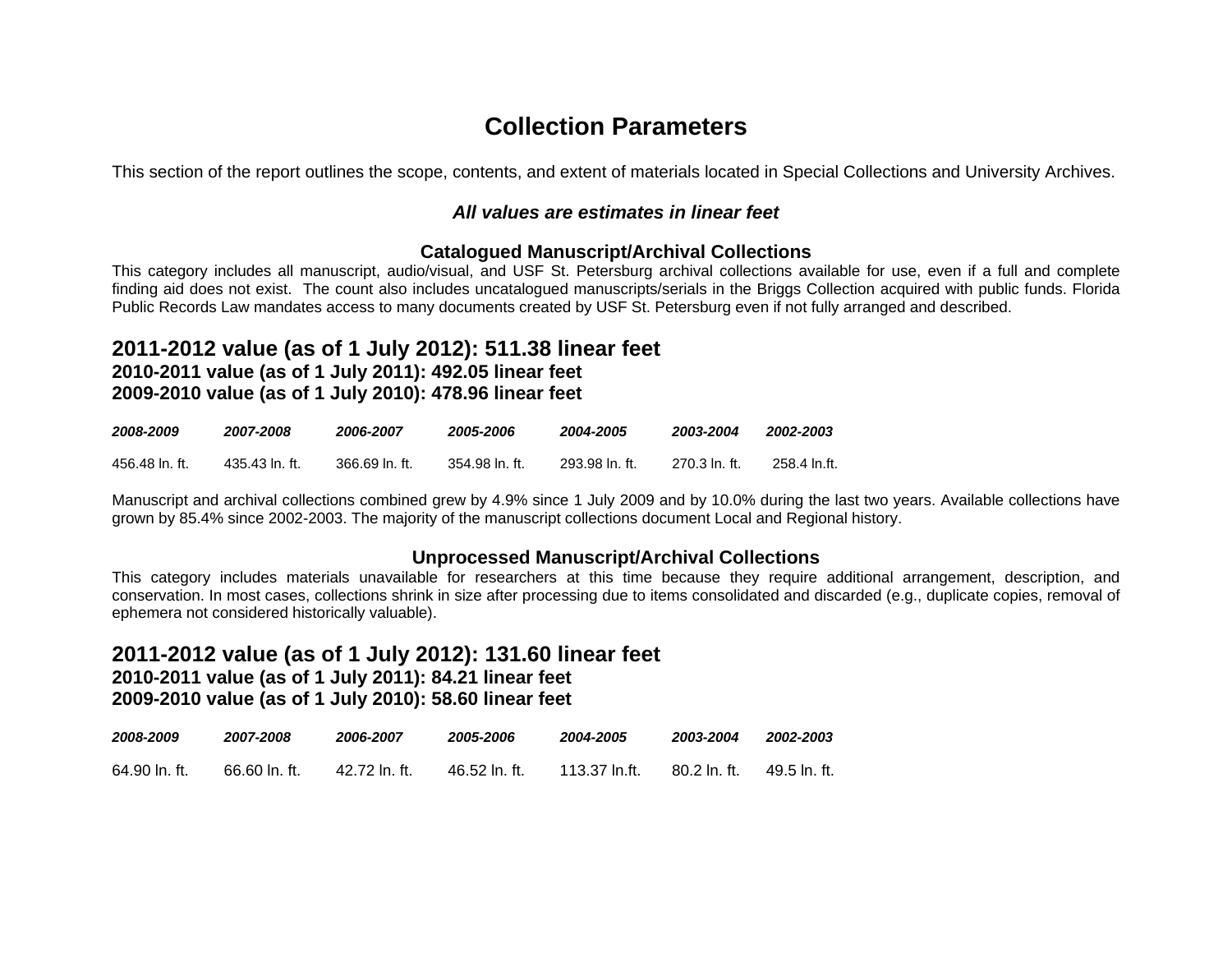### **Catalogued Books, Serials, and Monographs**

These items appear in the library's public access catalogue and almost always have full bibliographic records. Items are arranged by call number. Monographic collections donated or acquired from a specific person or organization are shelved by call number separately within the provenance of the donor (John C. Briggs Monographs, Suzanne Davis Hardee Collection, etc.).

### **2011-2012 value (as of 1 July 2012): 512.45 linear feet 2010-2011 value (as of 1 July 2011): 503.10 linear feet**

**2009-2010 value (as of 1 July 2010): 444.90 linear feet**

| 2008-2009      | 2007-2008      | 2006-2007       | 2005-2006        | 2004-2005 | 2003-2004 | 2002-2003 |
|----------------|----------------|-----------------|------------------|-----------|-----------|-----------|
| 422.18 ln. ft. | 416.93 In. ft. | .374.78 In. ft. | . 358.05 In. ft. |           |           |           |

### **Uncatalogued Books, Serials, and Monographs**

Materials in this category include donations and other books currently located in the Special Collections and Archives that may be added to the collection. However, some items, held as donations, may be placed in the general collection or discarded.

### **2011-2012 value (as of 1 July 2012): 24.50 linear feet 2010-2011 value (as of 1 July 2011): 17.50 linear feet 2009-2010 value (as of 1 July 2010): 27.00 linear feet**

| 2008-2009     | 2007-2008    | 2006-2007        | 2005-2006     | 2004-2005      | 2003-2004 | 2002-2003 |
|---------------|--------------|------------------|---------------|----------------|-----------|-----------|
| 28.40 ln. ft. | 26.80 ln.ft. | $36.00 \ln ft$ . | 43.70 ln. ft. | -33.05 ln. ft. |           |           |